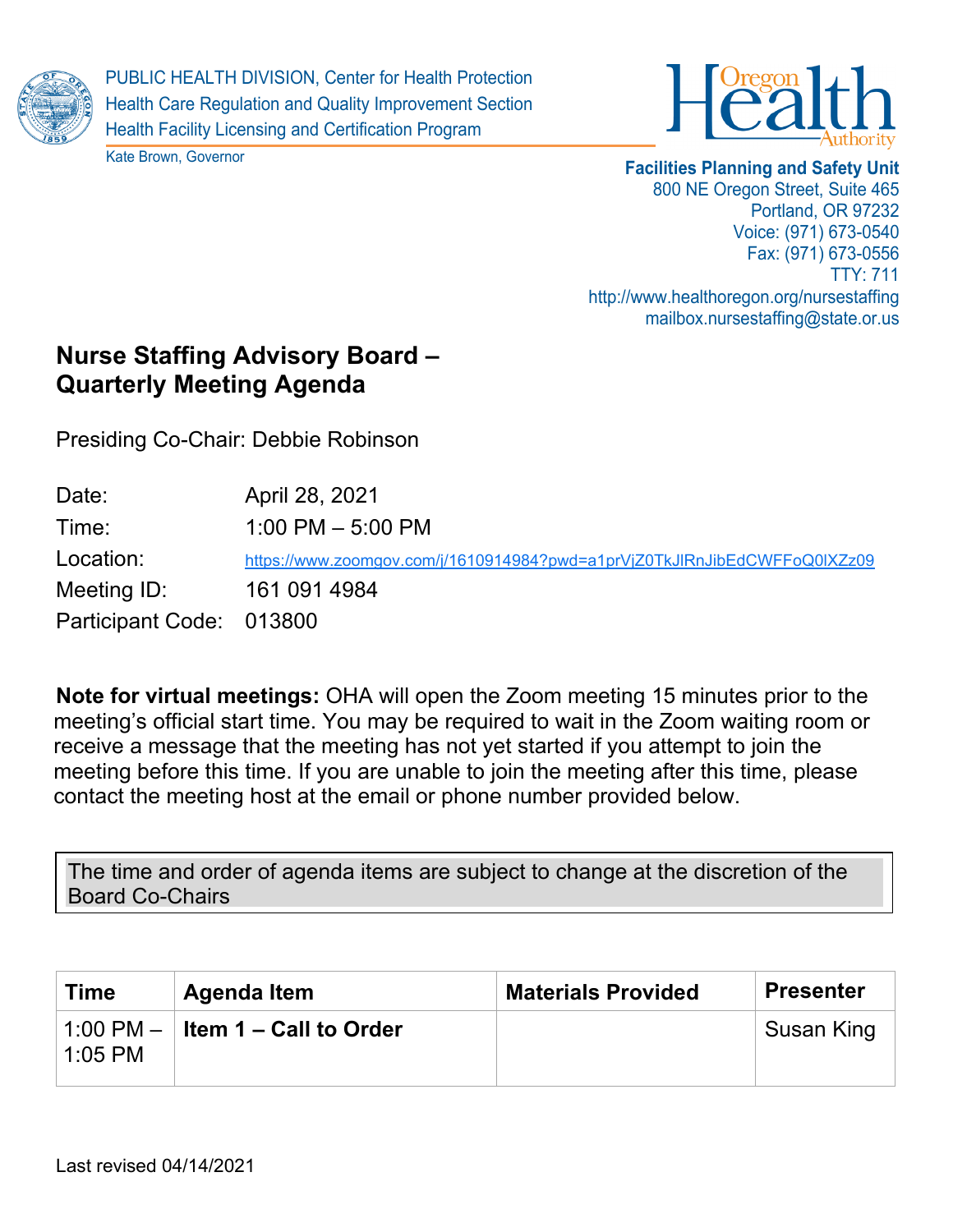| $1:05$ PM $-$<br>1:15 PM   | <b>Item 2 - Minutes</b>                                                                                                                                                                                                                                                    | January 2021<br>meeting minutes                                                                                                                   | Susan King                                 |
|----------------------------|----------------------------------------------------------------------------------------------------------------------------------------------------------------------------------------------------------------------------------------------------------------------------|---------------------------------------------------------------------------------------------------------------------------------------------------|--------------------------------------------|
| $1:15$ PM $-$<br>$1:20$ PM | <b>Item 3 - Membership</b><br><b>Updates</b><br>Thank you to departing<br>member                                                                                                                                                                                           |                                                                                                                                                   | Kimberly<br>Voelker                        |
| 1:20 PM $-$<br>2:00 PM     | <b>Item 4 – Status Updates</b><br><b>Nurse Staffing Surveys</b><br><b>Nurse Staffing Complaint</b><br>Investigations<br><b>Cycle 2 Nurse Staffing</b><br><b>Surveys</b>                                                                                                    | Survey dashboard<br>Complaint<br>dashboard<br>Cycle 2 Nurse<br><b>Staffing Surveys</b><br>slides                                                  | Kimberly<br>Voelker &<br><b>Anna Davis</b> |
| $2:00$ PM $-$<br>2:10 PM   | <b>Item 5 - Committee Updates</b><br><b>NSAB Process Improvement</b><br>$\bullet$<br>Committee (PIC)<br>Update on proposed<br>$\circ$<br>complaint investigation<br>process<br><b>NSAB Acuity Committee</b><br><b>Update on Acuity</b><br>$\circ$<br>Interpretive Guidance | <b>Acuity Interpretive</b><br>Guidance                                                                                                            | Kimberly<br>Voelker                        |
| $2:10$ PM $-$<br>3:20 PM   | <b>Item 6 – Open Action Items</b><br>Meal and rest break<br>requirements<br>Facility disaster plans<br>requirements<br><b>Annual Legislative Report</b>                                                                                                                    | <b>Meal and Rest</b><br><b>Breaks Handout</b><br>• Facility Disaster<br><b>Plans Handout</b><br><b>Annual Legislative</b><br><b>Report slides</b> | <b>Anna Davis</b><br>& Kimberly<br>Voelker |
| $3:20$ PM $-$<br>$3:25$ PM | Item 7 - Break                                                                                                                                                                                                                                                             |                                                                                                                                                   |                                            |
| $3:25$ PM $-$<br>4:00 PM   | Item 8 – Program<br>Improvement<br><b>Civil Monetary Penalties</b>                                                                                                                                                                                                         | <b>Civil Monetary</b><br><b>Penalties Handout</b>                                                                                                 | <b>Anna Davis</b>                          |